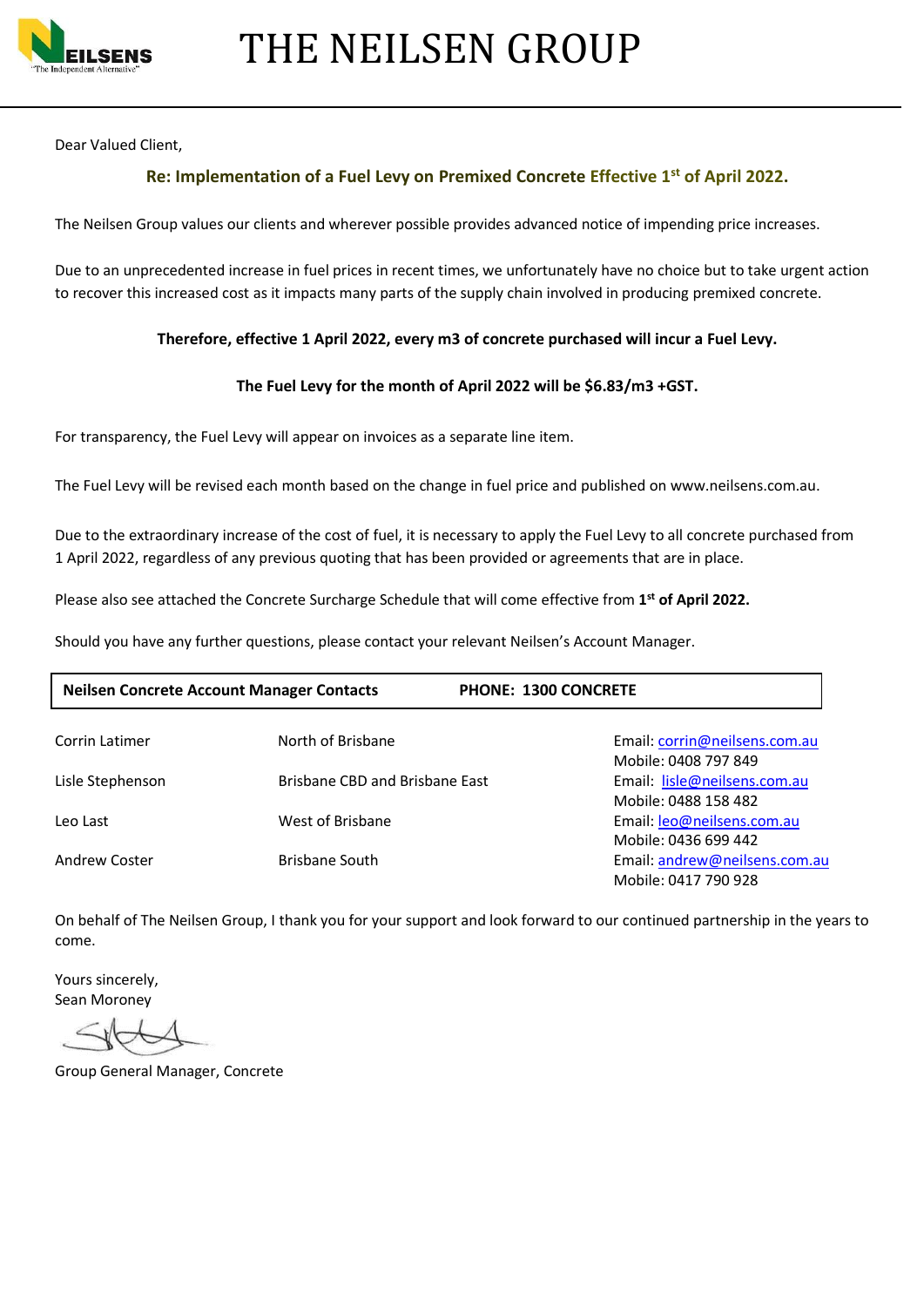

## THE NEILSEN GROUP

#### **NEILSEN CONCRETE PTY LTD SURCHARGE AND TESTING CHARGES EXCL. GST**

### **Effective April 1 st, 2022**

| <b>ITEM</b>                                                    | <b>DESCRIPTION</b>                                                                                                                                                                                                    | <b>CHARGE</b>                                                                                                                                                    |
|----------------------------------------------------------------|-----------------------------------------------------------------------------------------------------------------------------------------------------------------------------------------------------------------------|------------------------------------------------------------------------------------------------------------------------------------------------------------------|
| <b>Normal operating hours</b>                                  | Monday to Friday 5.00am to 5.00pm                                                                                                                                                                                     | N/A                                                                                                                                                              |
|                                                                | Monday to Friday 5.00pm to 8.00pm on<br>continuous pours commenced before 5pm.                                                                                                                                        | \$7.00 per m3                                                                                                                                                    |
|                                                                | Monday to Friday 5.00pm to 5.00am                                                                                                                                                                                     | \$45.00 per m3 Minimum 4m3<br>+ Plant Opening Fees Apply                                                                                                         |
| <b>After hours Charges</b>                                     | Saturday - 5.00am to 12.00noon                                                                                                                                                                                        | \$7.00 per m3<br>Minimum 4m3                                                                                                                                     |
|                                                                | Saturday - 12.00noon to 5.00pm                                                                                                                                                                                        | \$30.00 per m3 Minimum 4m3                                                                                                                                       |
|                                                                | Saturday - 5.00pm to 12.00 Midnight                                                                                                                                                                                   | \$45.00 per m3 Minimum 4m3<br>+ Plant Opening Fees Apply                                                                                                         |
|                                                                | Sunday & Public Holidays                                                                                                                                                                                              | \$45.00 per m3 Minimum 4m3<br>+ Plant Opening Fees Apply                                                                                                         |
| <b>Minimum Cartage</b>                                         | Applies to all loads smaller than 4.0m3 for all truck<br>types up to 15km from the Plant.                                                                                                                             | \$50.00 per undelivered m3                                                                                                                                       |
| <b>Distance Cartage</b>                                        | Applicable for deliveries beyond 15km from Batch<br>Plant.                                                                                                                                                            | \$2.20 per km/m3                                                                                                                                                 |
| <b>Waiting Time</b>                                            | Applicable after 30mins from arrival on site.<br>Outside of normal operating hours.                                                                                                                                   | \$2.40 per minute<br>\$4.80 per minute                                                                                                                           |
| <b>Slump Modification</b>                                      | Slump modification from Per 10mm increments for<br>N20 and N25 mixes.<br>For all other mixes                                                                                                                          | \$3.00 per m3<br><b>POA</b>                                                                                                                                      |
|                                                                | For 10mm mixes                                                                                                                                                                                                        | \$10.00 per m3                                                                                                                                                   |
| <b>Small Aggregate</b>                                         | For 7mm mixes                                                                                                                                                                                                         | \$15.00 per m3                                                                                                                                                   |
| <b>Reduced Line Mix</b>                                        | Eg: 2" line mix                                                                                                                                                                                                       | \$12.00 per m3                                                                                                                                                   |
| <b>Straight Cement Mixes</b>                                   | For N Class mixes N20 to N40 inclusive                                                                                                                                                                                | \$12.00 per m3                                                                                                                                                   |
| <b>Accelerator</b>                                             | Reduces the setting time. For every 1% added                                                                                                                                                                          | \$5.00 per m3                                                                                                                                                    |
| Handling, mixing and<br>washout fee for oxides,<br>fibres etc. | All manual additions of customer supplied product<br>and washout fee for oxides fibre etc.                                                                                                                            | \$30.00 per m3                                                                                                                                                   |
| <b>Plant Opening Fee</b>                                       | Fee to open the plant outside of normal working<br>hours. Minimum of 48 hours' notice required. After<br>hours surcharges also apply.                                                                                 | \$1750.00 + Batcher and agreed trucks<br>required.                                                                                                               |
| <b>Trucks and Batchers</b>                                     | Minimum 4 hours                                                                                                                                                                                                       | \$180.00/hour per Truck and Batcher                                                                                                                              |
| <b>Order Cancellation Fee</b>                                  | A fee will be charged when a pour is cancelled after<br>1pm the previous working day.<br>< 25m3<br>25m3 to 100m3<br>$>100m3$                                                                                          | \$500.00<br>\$1000.00<br>\$2000.00                                                                                                                               |
| <b>Site Supervision Fee</b>                                    | Should the client require a Neilsen representative<br>to supervise concrete pours on their site, a<br>supervisory fee will be charged.                                                                                | \$130.00/hour                                                                                                                                                    |
| <b>Waste Concrete Disposal</b><br>Fee                          | This fee applies to unwanted concrete returned<br>from site in quantities greater than 0.4m3.<br>Full loads will be charged at the delivered amounts.<br>Part loads returned will be rounded up to the<br>nearest m3. | \$110.00 per m3 or part thereof. ie:<br>$0.4m3 - 1.0m3$<br>\$110.00<br>\$220.00<br>$1.1m3 - 2.0m3$<br>\$330.00<br>$2.1m3 - 3.0m3$<br>$3.1m3 - 4.0m3$<br>\$440.00 |
| <b>Temperature Control</b>                                     | In order to comply with a specification.                                                                                                                                                                              | <b>POA</b>                                                                                                                                                       |